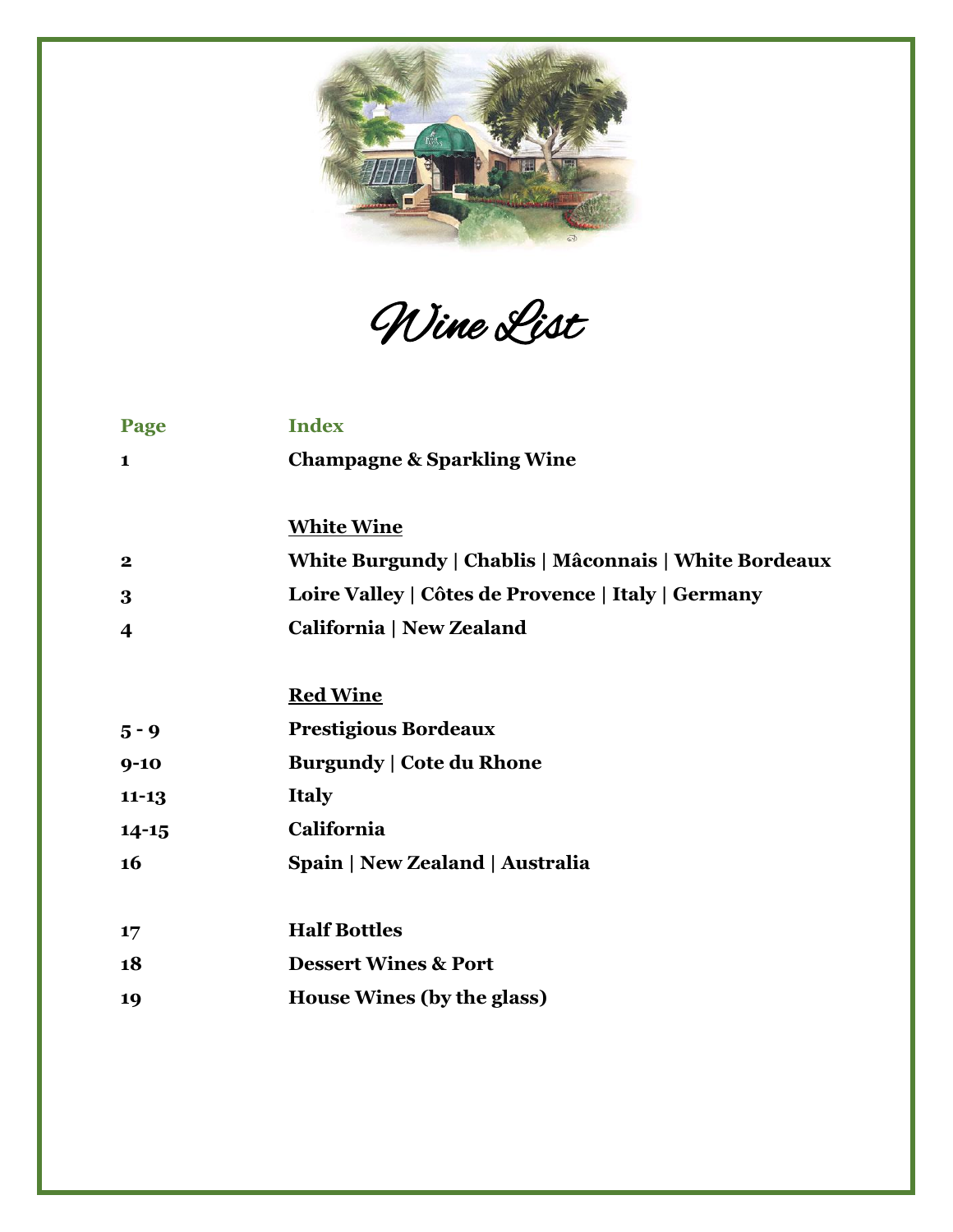

## Champagne

| 100 | Krug                           |        | 1995/96   |
|-----|--------------------------------|--------|-----------|
| 102 | Armand de Brignac              |        | <b>NV</b> |
| 103 | Cristal                        |        | 2009      |
| 105 | Dom Pérignon                   |        | 2009      |
| 106 | Moët & Chandon, Grand Vintage  |        | 2006      |
| 108 | Moët & Chandon                 |        | <b>NV</b> |
| 109 | Veuve Clicquot, La Grande Dame |        | 2004      |
| 110 | Veuve Clicquot, Vintage        |        | 2008      |
| 111 | Veuve Clicquot, Yellow Label   |        | <b>NV</b> |
| 116 | <b>Bollinger Grand Anne</b>    | Magnum | 2000      |
| 118 | Mercier, Brut Reserve          |        | <b>NV</b> |

# Champagne Rose

| 120 | Louis Roederer, Cristal    | Magnum | 1995 |
|-----|----------------------------|--------|------|
| 122 | Dom Pérignon Rosé          | Magnum | 2004 |
| 123 | Dom Pérignon Rosé          |        | 2004 |
| 124 | Veuve Cliquot Rosé         |        |      |
| 125 | <b>Bollinger</b>           |        | NV   |
| 133 | Luc Belaire Champagne Rosé |        |      |

## Méthode Champenoise & Sparkling Wine

| 132 | Prosecco Zardetto Brut | $N\!V$ |
|-----|------------------------|--------|
| 134 | Prosecco Astoroa       | N V    |

## Prices and Vintages are Subject to Change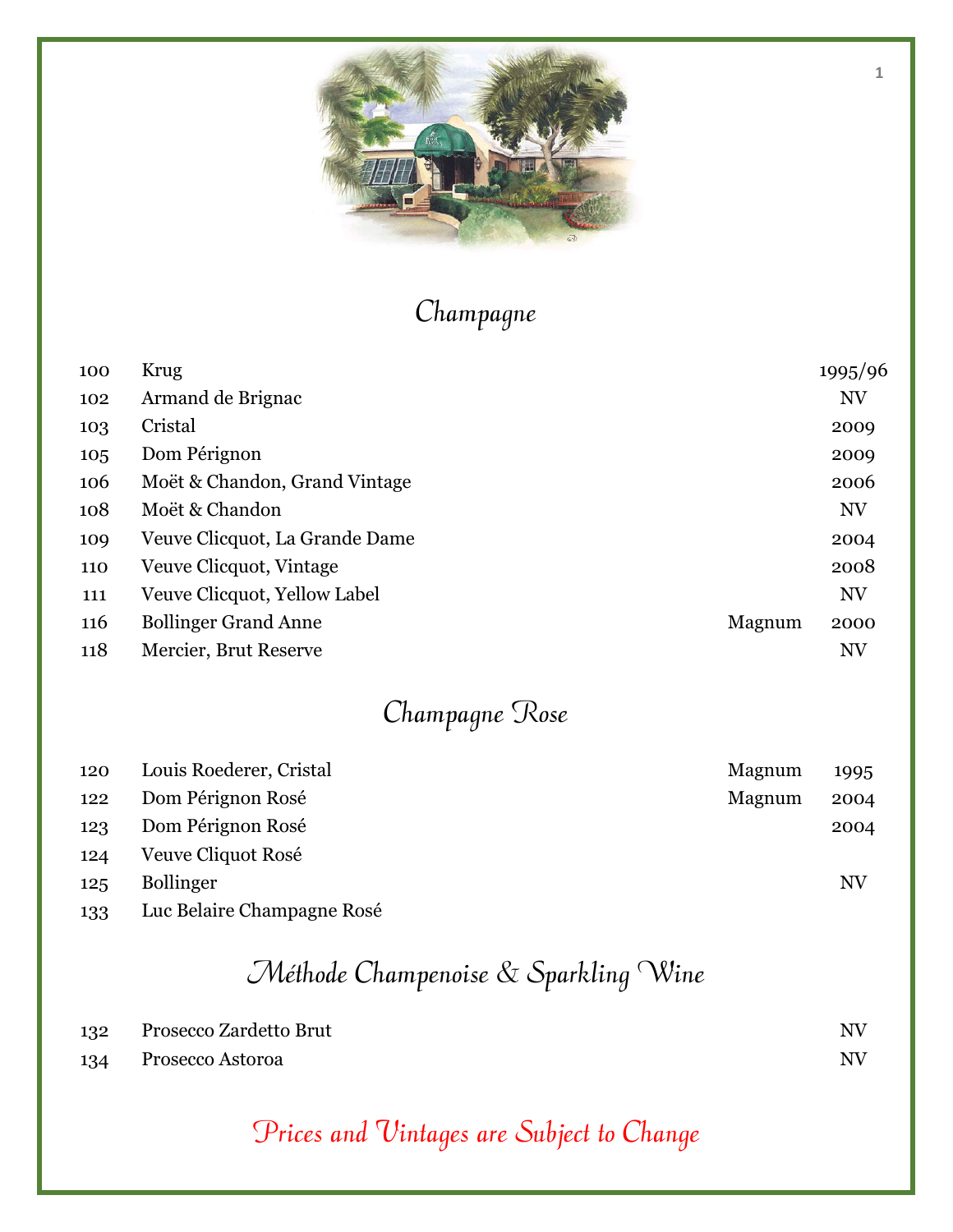

#### Côte de Beaune White Burgundy

|         | rritut Durgunuy                                             |      |
|---------|-------------------------------------------------------------|------|
| 199     | Bâtard-Montrachet, Louis Latour                             | 2010 |
| 201     | Corton-Charlemagne, Grand Cru, Louis Latour                 | 2010 |
| 202     | Chassagne-Montrachet, Louise Latour                         | 2018 |
| 203     | Chassagne Montrachet, Pillot 1er Cru La Maltroie            | 2016 |
| 206     | Puligny Montrachet, Olivier Leflaive                        | 2016 |
| 207     | Puligny Montrachet "Les Folatieres" Bachelet Monnot 1er Cru | 2016 |
| 208     | Puligny Montrachet Vielles Vignes Vincent Girardin          | 2016 |
| 209     | Meursault, Louis Latour                                     | 2017 |
| 210     | Meursault Vincent Girardin, Les Narvaux                     | 2016 |
|         |                                                             |      |
| Chablis |                                                             |      |
| 211     | Chablis, Montée Tonnerre 1er Cru Louis Michel               | 2014 |
| 213     | Chablis, Vaudesir Grand Cru, Billaud Simon                  | 2015 |
|         |                                                             |      |
|         | Mâconnais                                                   |      |
| 220     | <b>Pouilly Fuisse, Louis Latour</b>                         | 2017 |
|         |                                                             |      |
|         | White Bordeaux                                              |      |
| 221     | Château Talbot Caillou Blanc                                | 2015 |
|         |                                                             |      |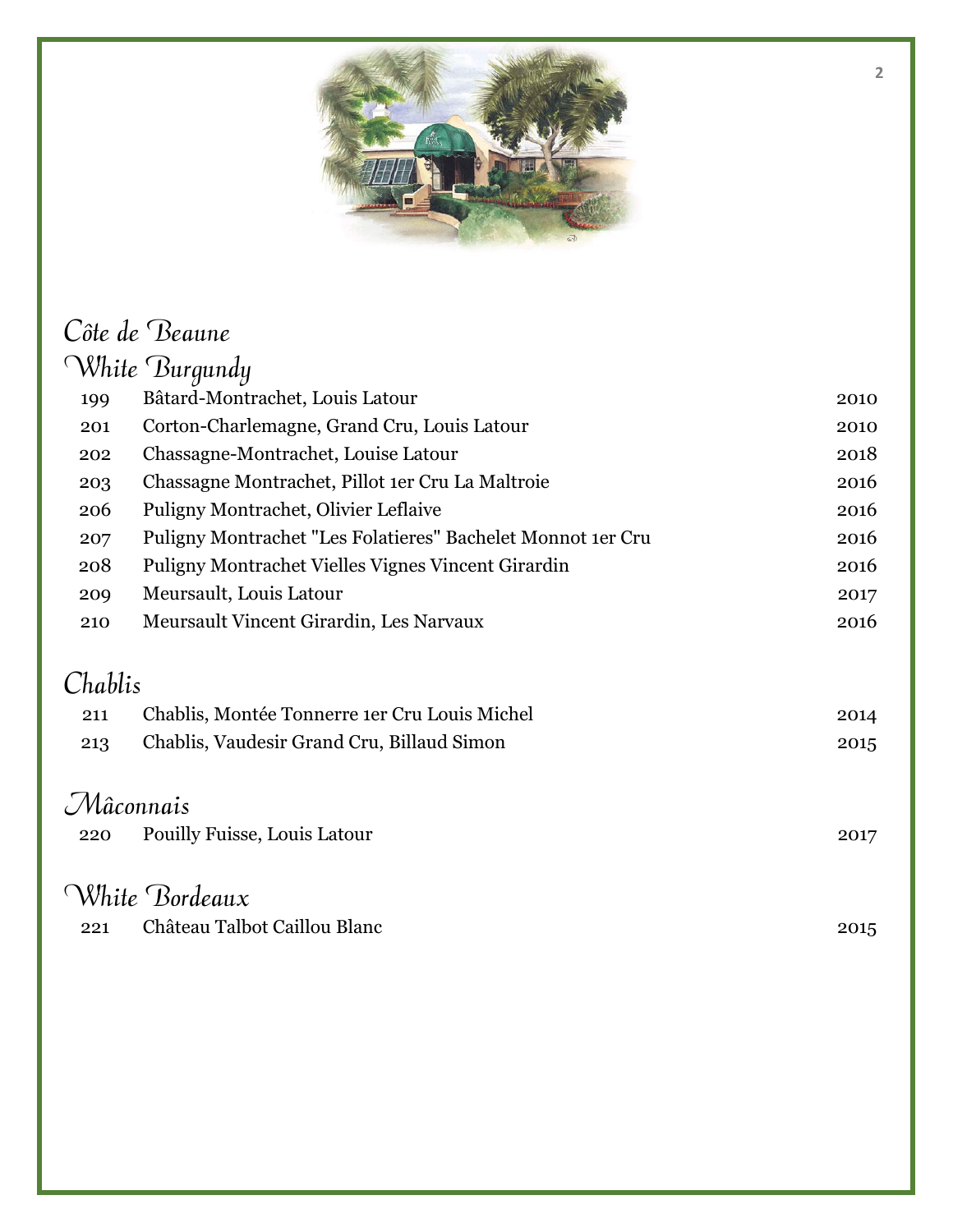

|         | Loire Valley                          |      |
|---------|---------------------------------------|------|
| 231     | Sancerre Pinard Chene Marchand        | 2016 |
| 232     | <b>Sancerre Pascal Jolivet</b>        | 2018 |
| 233     | Pouilly-Fumé, Pascal Jolivet          | 2017 |
|         | Côtes de Provence                     |      |
| 235     | Château D'Esclans, Whispering Angel   | 2017 |
| Jtaly   |                                       |      |
| 239     | Gaia & Rey Chardonnay, Gaja           | 2008 |
| 241     | Gavi Di Gavi "Black Label", La Scolca | 2016 |
| 242     | Pinot Grigio, Terlan                  | 2018 |
| 244     | Vintage Tunina, Jermann               | 2015 |
| 246     | Terlan, Pinot Bianco Riserva Vorberg  | 2016 |
| Yermany |                                       |      |

| 262 | Schloss Saarstein Alte Reben Riesling Spatlese | 2015 |
|-----|------------------------------------------------|------|
|-----|------------------------------------------------|------|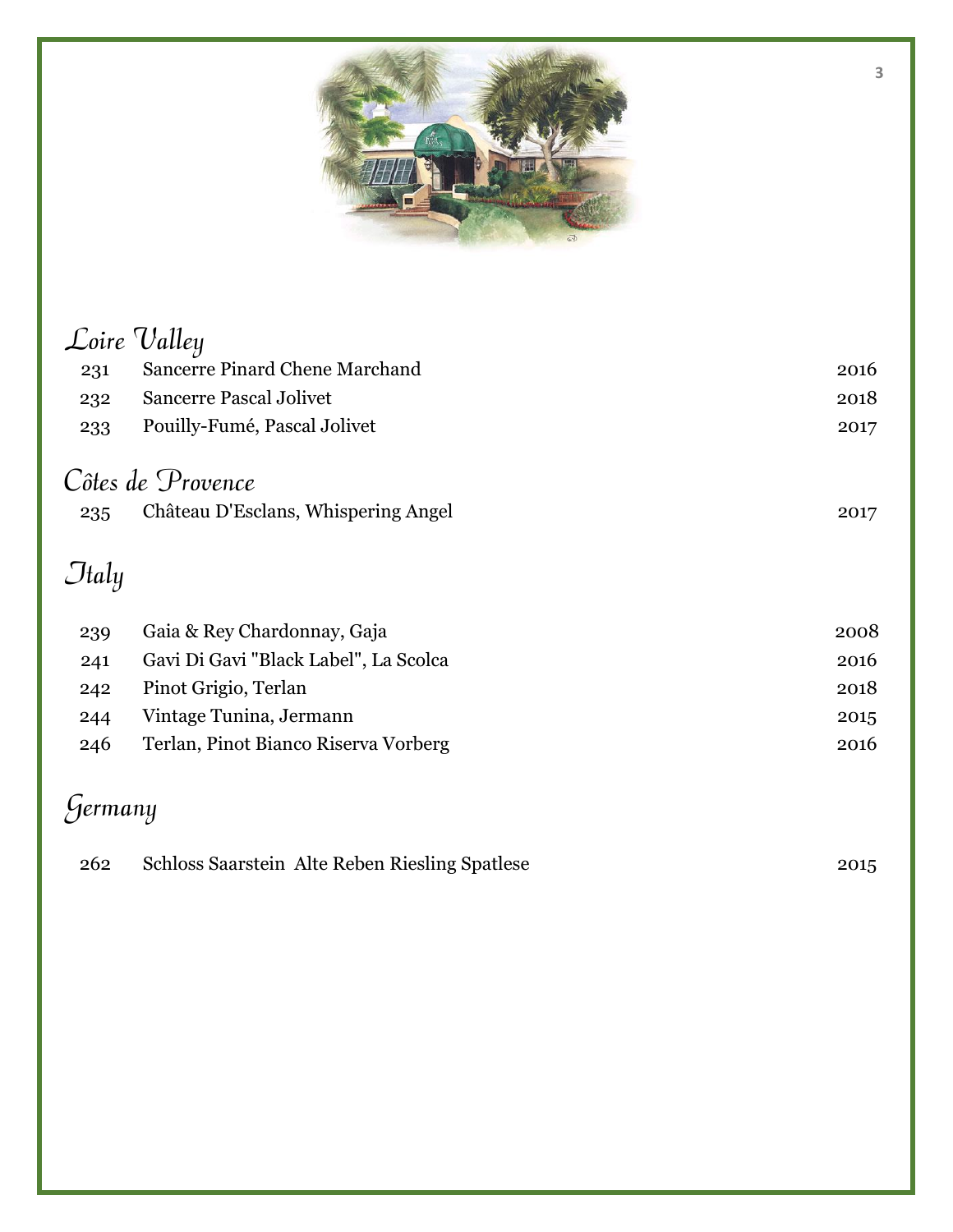

#### California Chardonnay Kistler, Dutton Ranch, Russian River 2014 Kistler, Les Noisetiers Sonoma Coast 2017 Paul Hobbs Russian River 2014 Patz & Hall, Sonoma Coast 2016 Cakebread Cellars, Napa Valley 2015 Stags Leap Wine Cellars "Karia", Napa Valley 2016 Ferrari Carano Sonoma County 2016 La Crema, Russian River 2017 Wente Vineyards Morning Fog 2016 Bonterra, Organic Chardonnay 2018 Sauvignon Blanc 280 Fume Blanc, Grgich Hills, Napa Valley 2016

### New Zealand

| 291 | Sauvignon Blanc, Cloudy Bay, Marlborough   | 2018 |
|-----|--------------------------------------------|------|
| 292 | Sauvignon Blanc, Mud House                 | 2018 |
| 294 | Sauvignon Blanc, Kim Krawford, Marlborough | 2018 |
| 295 | Sauvignon Blanc Babich                     | 2018 |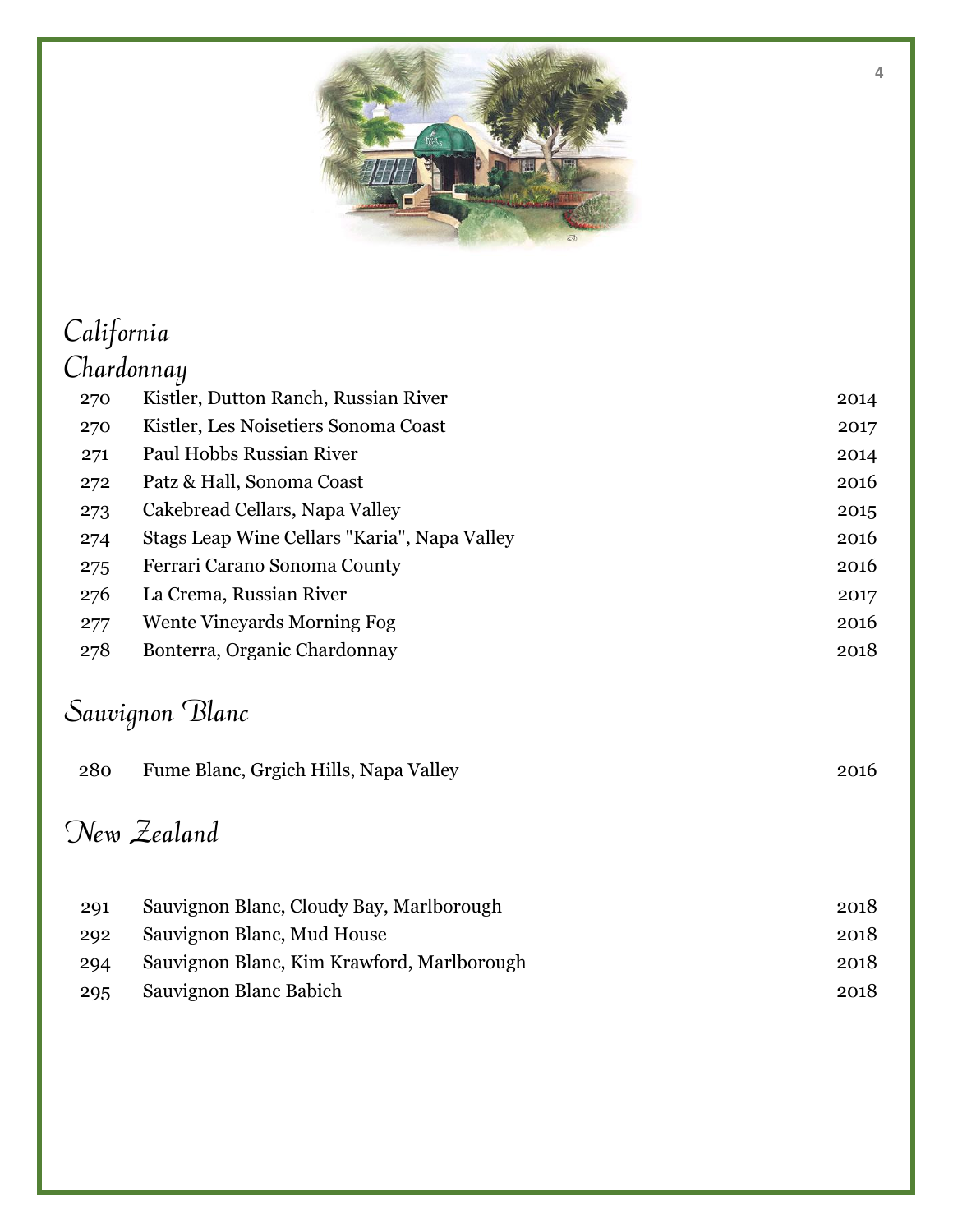

### France Magnums & Larger Bottles

| 300 | Château Mouton Rothschild, 1er Cru Classe | 6 L   | 1975 |
|-----|-------------------------------------------|-------|------|
| 301 | Château Mouton Rothschild, 1er Cru Classe | 5L    | 1975 |
| 302 | Château Mouton Rothschild, 1er Cru Classe | 1.5 L | 2006 |
| 303 | Château Clerc Milon Pauillac              | 1.5L  | 2009 |
| 304 | Reserve de la Comtesse Pauillac           | 1.5L  | 2012 |
| 305 | La Sirène De Giscours                     | 1.5L  | 2010 |
| 306 | Blason d'Issan, Margaux                   | 1.5L  | 2012 |
| 307 | Echo de Lynch-Bages                       | 1.5L  | 2012 |

#### Prestigious Bordeaux

#### Pauillac

Pauillac is maybe the best appellation of Bordeaux. Their wines generally have a lot of body, tannin and acidity when they are young. They have an opulent bouquet with aromas of blackcurrant and cedar when they age.

| 310 | Château Lynch-Bages    | 2008 |
|-----|------------------------|------|
| 312 | Reserve De La Comtesse | 2008 |
| 314 | Château Batailley      | 2014 |
| 315 | Château d'Armailhac    | 2006 |
| 316 | Château d'Armailhac    | 2012 |
| 317 | Château d'Armailhac    | 2015 |
|     |                        |      |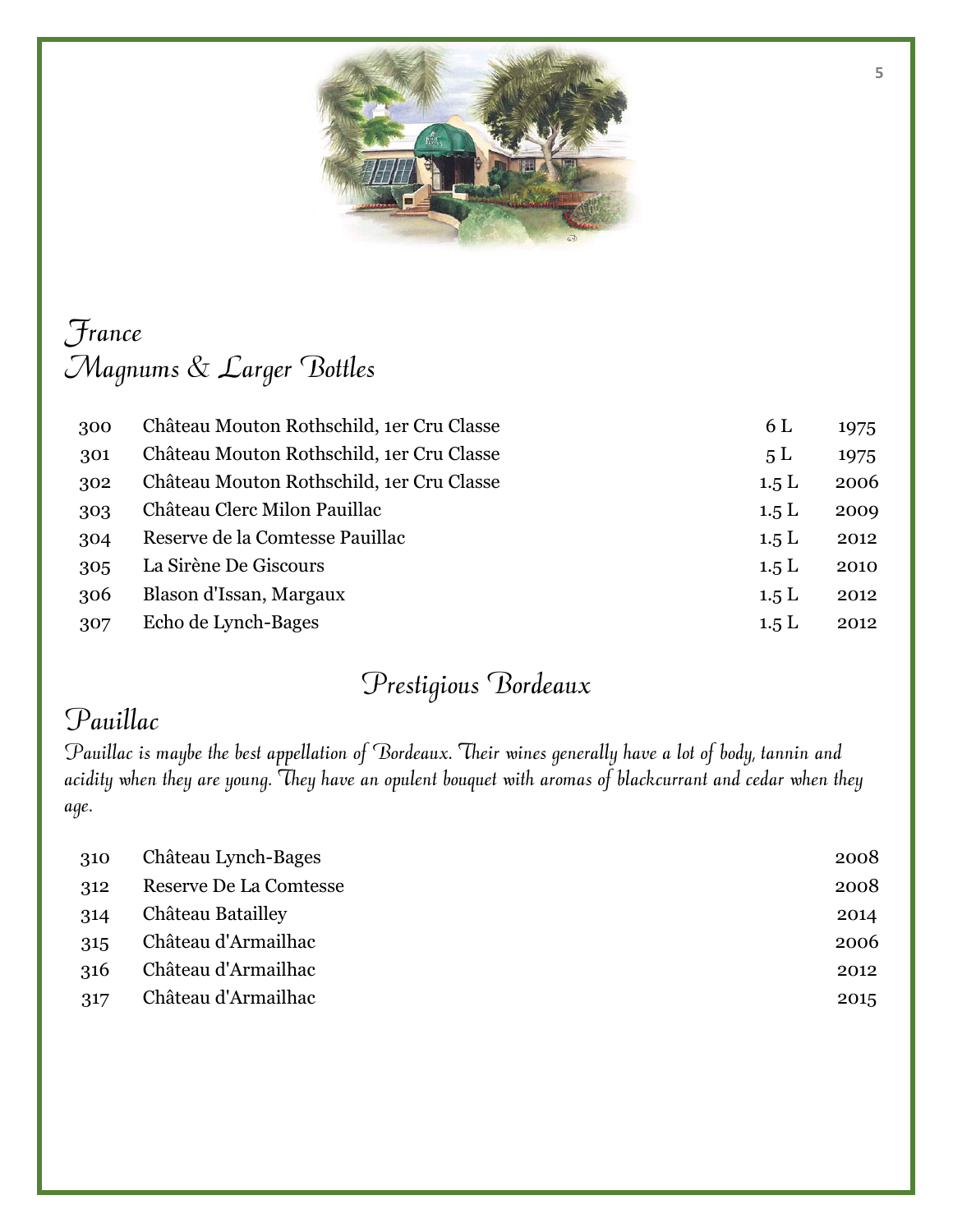

#### Pauillac

Pauillac is maybe the best appellation of Bordeaux. Their wines generally have a lot of body, tannin and acidity when they are young. They have an opulent bouquet with aromas of blackcurrant and cedar when they age.

|     |                                           | 1947 |
|-----|-------------------------------------------|------|
| 319 | Château Latour, 1er Cru Classe            | 1982 |
| 320 | Château Latour, 1er Cru Classe            | 1985 |
| 321 | Château Latour, 1er Cru Classe            | 1989 |
| 322 | Château Latour, 1er Cru Classe            | 1996 |
| 325 | Château Latour, 1er Cru Classe            | 1997 |
| 330 | Château Lafite Rothschild, 1er Cru Classe | 1983 |
| 332 | Château Lafite Rothschild, 1er Cru Classe | 1989 |
| 333 | Château Lafite Rothschild, 1er Cru Classe | 1990 |
| 334 | Château Lafite Rothschild, 1er Cru Classe | 1995 |
| 335 | Château Lafite Rothschild, 1er Cru Classe | 1996 |
| 341 | Château Mouton Rothschild, 1er Cru Classe | 1988 |
| 343 | Château Mouton Rothschild, 1er Cru Classe | 1990 |
| 346 | Château Mouton Rothschild, 1er Cru Classe | 1995 |
| 347 | Château Mouton Rothschild, 1er Cru Classe | 1995 |
|     |                                           |      |

## Margaux

Margaux wines have a full flavoured bouquet and a magnificent elegance.

| 354 | Château Margaux                           | 2003 |
|-----|-------------------------------------------|------|
| 355 | Château Rauzan - Segla Deuxieme Cru       | 2008 |
| 356 | Château Prieuré-Lichine, Grand Cru Classé | 2008 |
| 363 | Château Labergoce, Cru Burgeois           | 2015 |
| 364 | Château de Brane                          | 2015 |
|     |                                           |      |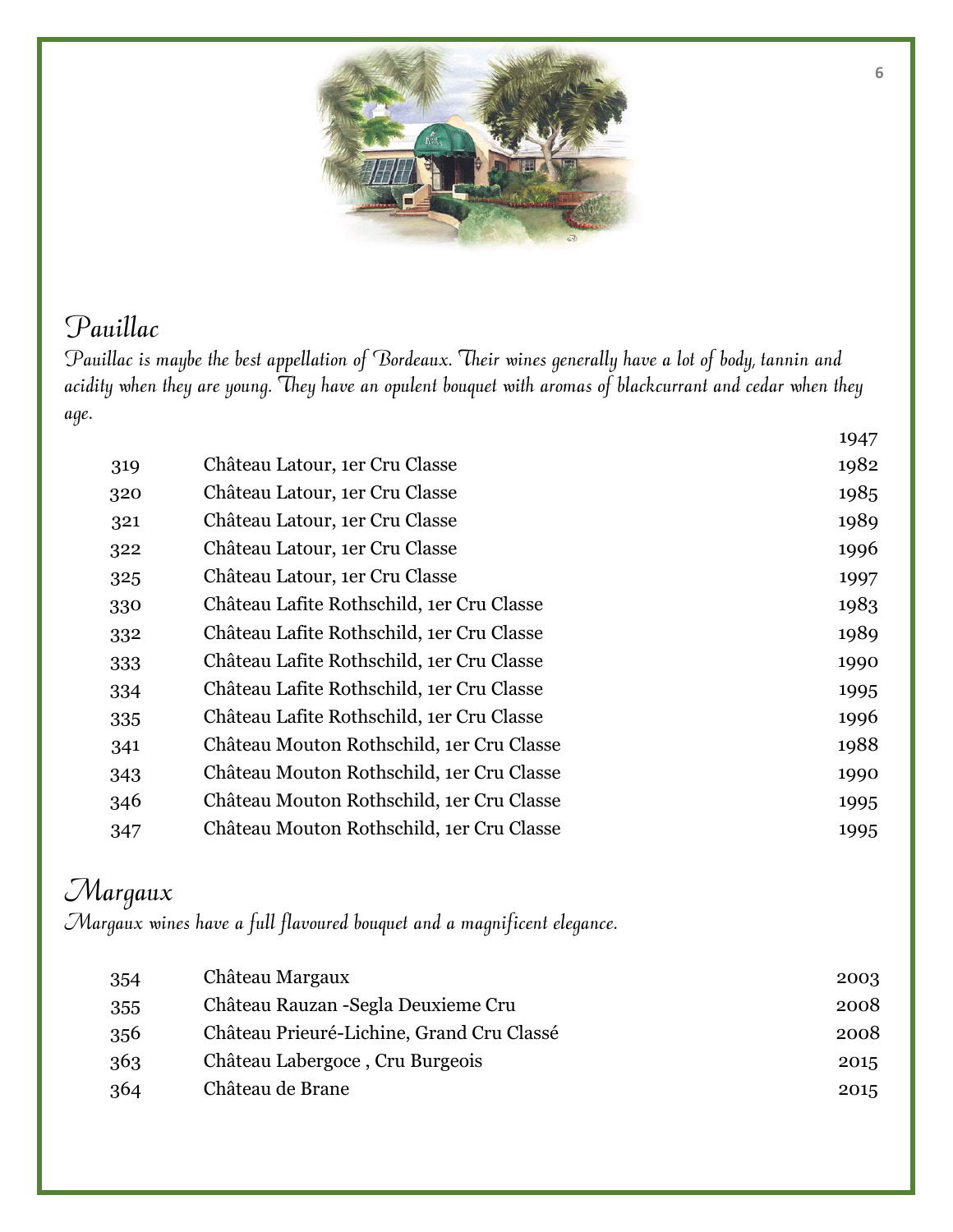

#### Pessac-Léognan

Red wines from Pessac Léognan where the terrain is quite exclusive, have a powerful Pessac-Léognan bouquet. They are among the best in Bordeaux.

| 370 | Château Haut Brion, 1er Cru Classe | 1989 |
|-----|------------------------------------|------|
| 371 | Château Haut Brion, 1er Cru Classe | 1992 |
| 372 | Château Haut Brion, 1er Cru Classe | 1990 |
| 373 | Château Haut Brion, 1er Cru Classe | 1995 |
| 374 | Château Haut Brion, 1er Cru Classe | 1996 |
| 375 | Château Haut Brion, 1er Cru Classe | 2001 |
| 376 | Château Haut Brion, 1er Cru Classe | 2004 |
| 377 | Château Bahans Haut-Brion          | 2004 |

### Saint Estèphe

Their wines are very coloured, earthy, firm, robust and tannic. They reach their maturity slower than other Médoc wines.

- Château Cos Labory
- Château Les Ormes De Pez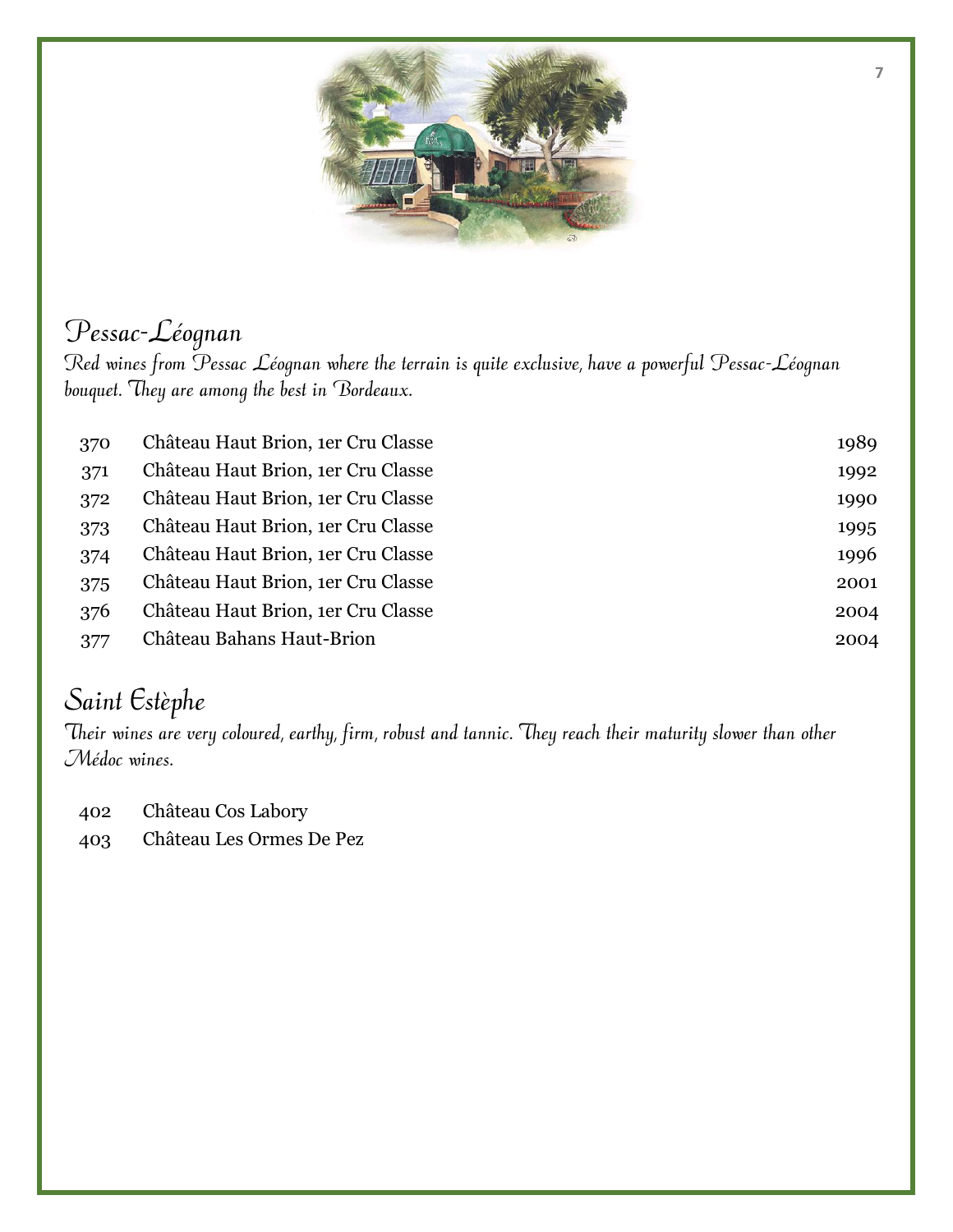

# Saint Julien

Saint-Julien wines are very aromatized. They are harmonious and well-balanced red wines. Saint-Julien is the right balance between Pauillac and Margaux.

| Château Talbot, Grand Cru Classe | 2014 |
|----------------------------------|------|
| Château Talbot, Grand Cru Classe | 2010 |
| Château Branaire DuCru           | 2012 |
| Connetable Talbot                | 2015 |
| La Croix de Beaucaillou          | 2008 |
| Pavillon De Leoville Poyferre    | 2014 |
|                                  |      |

#### Medoc and Moulis

| 420 Château Poujeaux     | 2009 |
|--------------------------|------|
| 421 Château Peyrabon     | 2013 |
| 422 Château Rollan de By | 2005 |

#### Saint Emilion

Saint Emilion wines are considered the most robust of the Bordeaux. They are generous, very coloured and reach their maturity quicker than other red Bordeaux.

| 429 | Château Cheval Blanc                   | 2004 |
|-----|----------------------------------------|------|
| 430 | Château Valandraud                     | 1999 |
| 432 | Château La Tour du Pin                 | 2010 |
| 434 | Château Clos de l'Oratoire, Grand Cru  | 2012 |
| 435 | Château Tour Saint Christophe          | 2015 |
| 436 | Château Frombauge Grand Cru Classe     | 2015 |
| 437 | Mouton Cadet Reserve, Baron Rothschild | 2018 |
|     |                                        |      |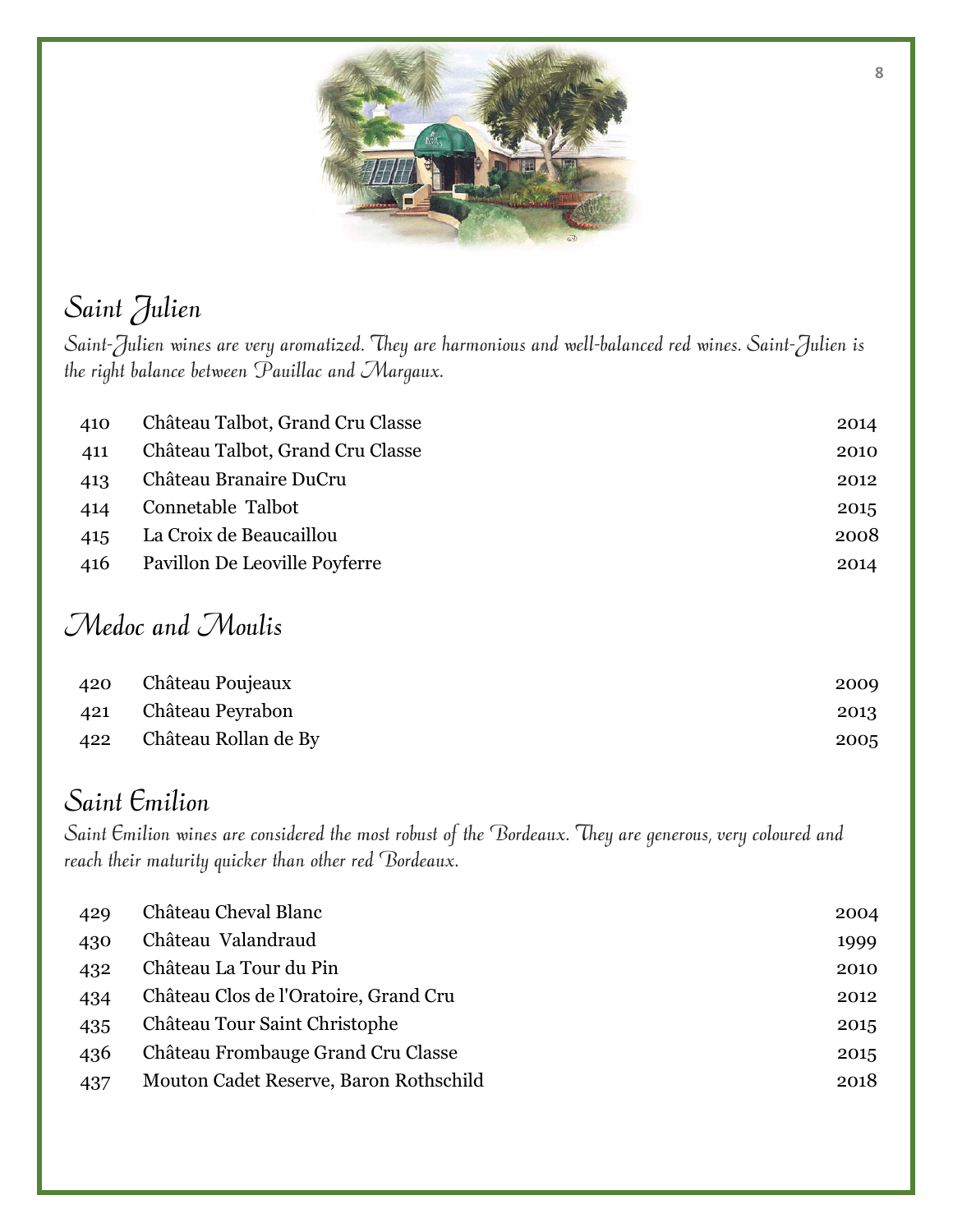

#### Pomerol

Pomerol is the smallest wine producing area in the Bordeaux region. Their wine can be more robust than the others. They have exclusive velvety quality. Pomerol is at its very best when the bottle reaches the age of 15!

| 451 | Château Pétrus          | 1995 |
|-----|-------------------------|------|
| 453 | Château Le Bon Pasteur  | 2012 |
| 455 | Château La Pointe       | 2015 |
| 458 | Château la Croix de Gay | 2015 |
|     |                         |      |
|     |                         |      |

#### Côte du Rhone Châteuneuf-du-Pape

| 579 | <b>Beaucastel</b>                         | 2014 |
|-----|-------------------------------------------|------|
| 580 | Etienne Guigal                            | 2013 |
| 581 | <b>Charbonniere Cuvee Vieilles Vignes</b> | 2015 |
| 583 | Mont Redon                                | 2015 |
| 584 | Hermitage La Chapelle Jaboulet Aine       | 2006 |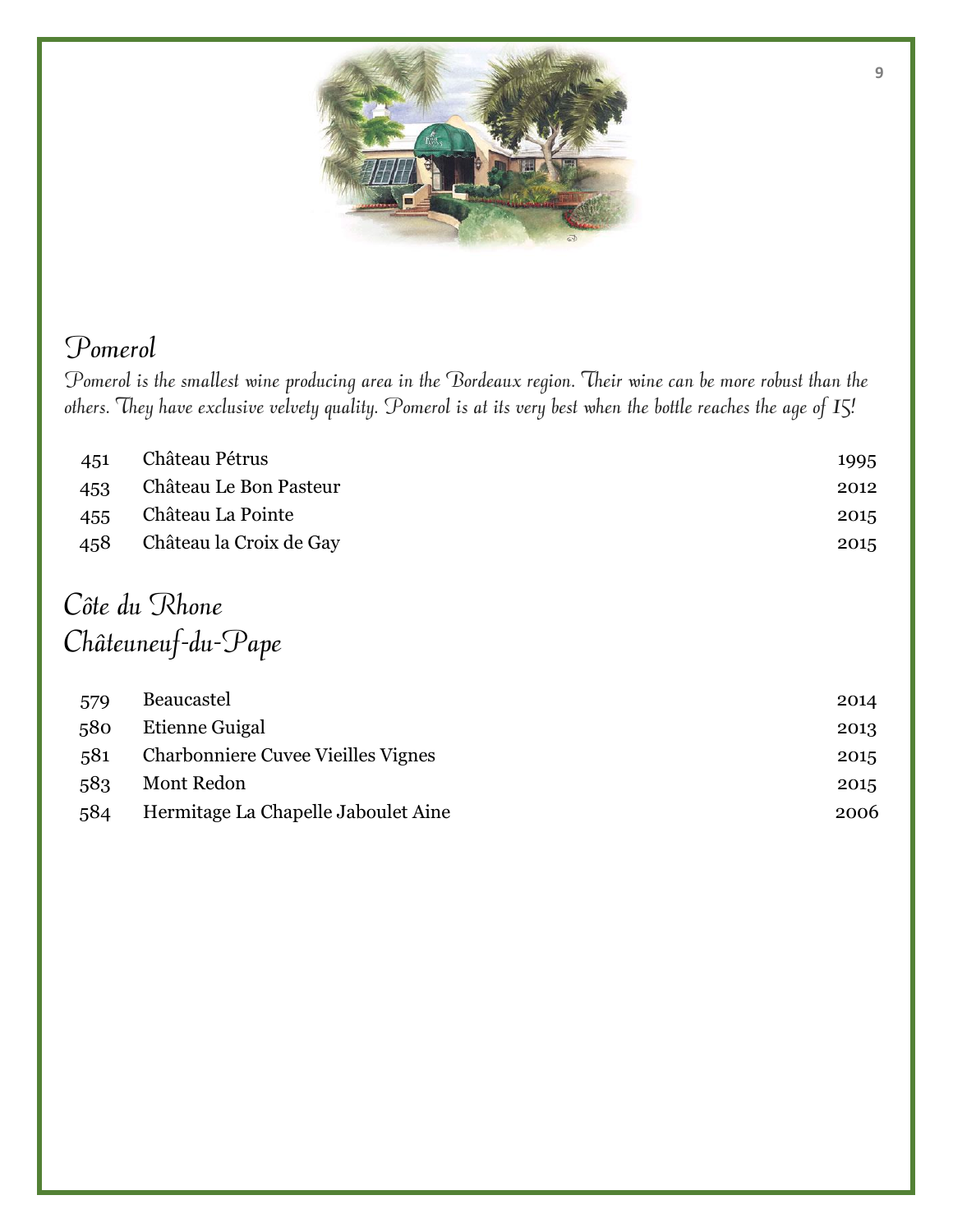

## Red Burgundy

| 497 | Grands Échézeaux, Grand Cru, D. Romanée-Conti | 2005 |
|-----|-----------------------------------------------|------|
| 498 | Échézeaux, Grand Cru, D. Romanée-Conti        | 2005 |
| 499 | Grand Échézeaux Grand Cru Mongeard-Mugneret   | 2004 |
| 500 | Gevrey-Chambertin Domaine Armand Rousseau     | 2015 |
| 501 | Gevrey-Chambertin 1er Cru Domaine Faiveley    | 2014 |
| 502 | Vosne Romanee Benjamin Leroux                 | 2015 |
| 505 | Chambolle Musigny, Boisset                    | 2012 |
| 506 | Pommard Les Bertins 1er Cru, D. Delagrange    | 2015 |
| 507 | Pommard, Joseph Drouhin                       | 2015 |
| 508 | Sancerre Rouge Charlouise, Pinard             | 2014 |

### Maison Louis Latour

| 509 | Côte de Beaune Villages, Louis Latour          | 2017 |
|-----|------------------------------------------------|------|
| 510 | Château Corton Grancey Grand Cru, Louis Latour | 2012 |
| 511 | Corton Clos du Roi, Luois Latour               | 2010 |
| 512 | Volnay" En Chevret" 1er Cru, Louis Latour      | 2012 |
| 513 | Corton Domaine Latour, Louis Latour            | 2010 |
| 514 | <b>Corton Perrieres Domaine Latour</b>         | 2014 |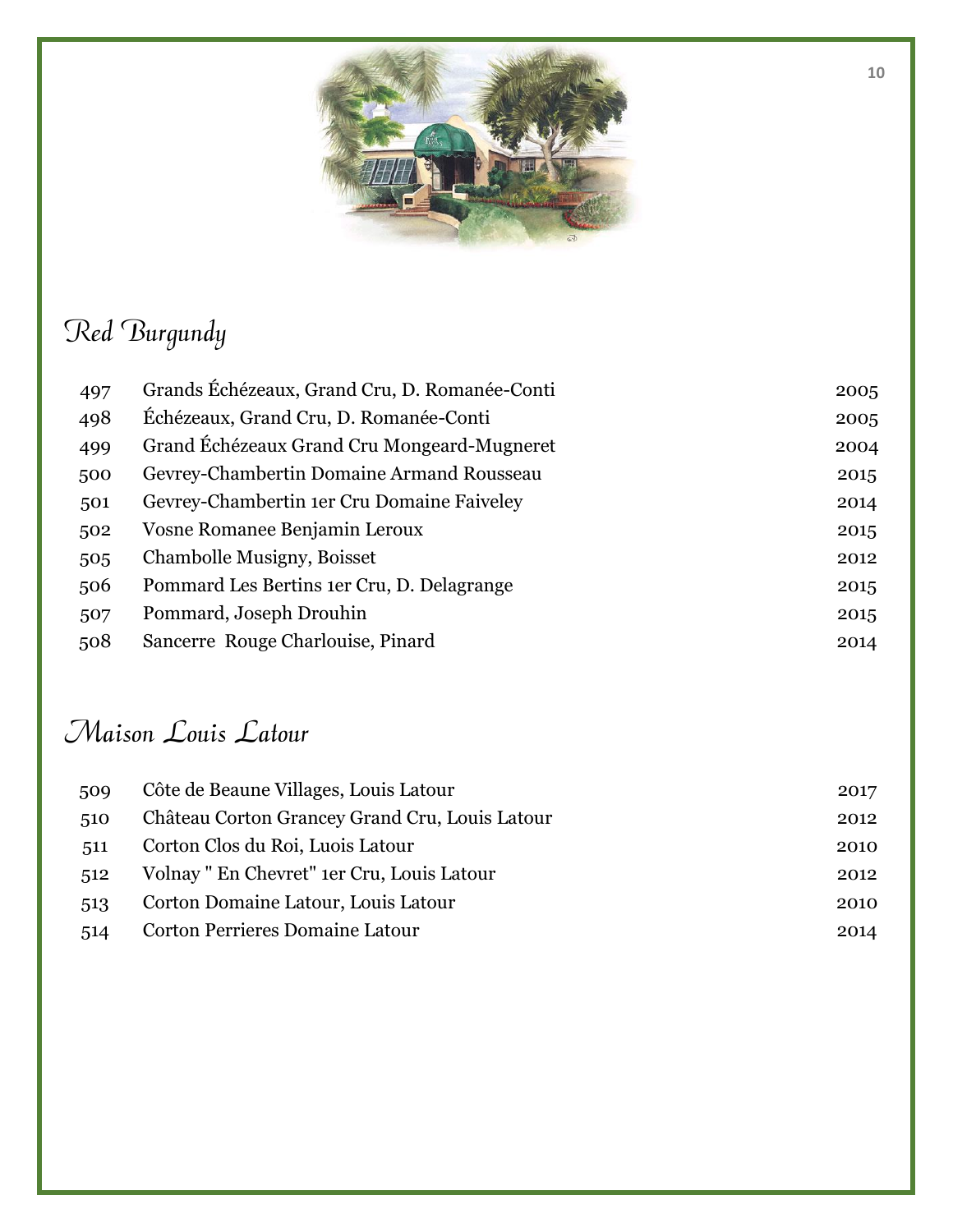

## *<u>Jtaly</u>* Magnums and Larger Bottles

| 600 | Gaja Barbaresco                  | 1.5L           | 2013 |
|-----|----------------------------------|----------------|------|
| 601 | Camartina, Agricola Querciabella | 3L             | 2011 |
| 602 | Camartina, Agricola Querciabella | 1.5L           | 2011 |
| 603 | Barolo Pira Marenca              |                | 2015 |
| 604 | Brunello Banfi                   | 3L             | 2012 |
| 605 | Brunello Banfi                   | 1.5 L          | 2013 |
| 606 | Marchesi Di Barolo, Cannubi      |                | 2013 |
| 607 | Asinone Poliziano                | 1.5 L          | 2015 |
| 608 | Asinone Poliziano                | 5L             | 2015 |
| 609 | Le Stanze Poliziano              | 1.5L           | 2015 |
| 610 | Le Stanze Poliziano              | 5 <sub>L</sub> | 2016 |

#### Piedmont

| 611 | Barbaresco Gaja                             | 1996 |
|-----|---------------------------------------------|------|
| 613 | Barbaresco Rio Sordo                        | 2014 |
| 614 | Barolo Sori Ginestra, Aldo Coterno          | 2009 |
| 615 | <b>Barolo Cerretto Brunate</b>              | 2006 |
| 616 | Barolo Tebavio, La Morra TenutaL'Illuminata | 2003 |
| 617 | Barolo Rivetto Serralunga                   | 2014 |
| 619 | Barbera D'Asti Liedholm                     | 2015 |

# Alto Adige

|                   | $\cup$ and $\cup$ angle         |      |
|-------------------|---------------------------------|------|
| 618               | Porphyr Lagrein Riserva, Terlan | 2016 |
| Valtellina<br>620 | 5 Stelle Sfurzat, Nino Negri    | 2013 |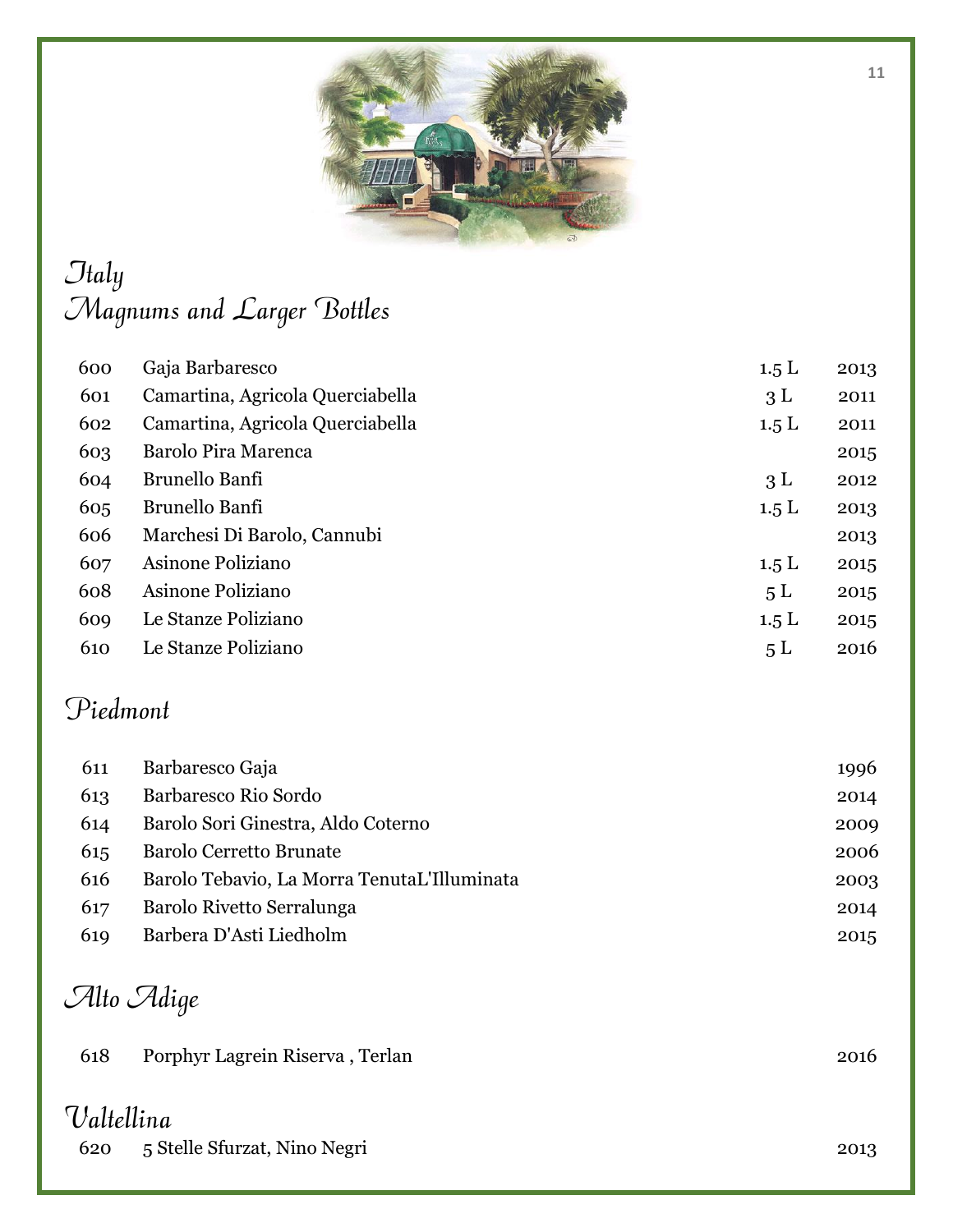

## Veneto

| 621 | Amarone Quintarelli | 1998 | 2004 |
|-----|---------------------|------|------|
| 622 | Amarone Bertani     |      | 2009 |
| 624 | Amarone Masi        |      | 2012 |
| 625 | Allegrini, La Poja  |      | 2000 |

# Tuscany

| 626 | Sassicaia                               |      | 2001 |
|-----|-----------------------------------------|------|------|
| 627 | Sassicaia                               |      | 2009 |
| 628 | Sassicaia                               |      | 2011 |
| 629 | Solaia                                  |      | 2002 |
| 630 | Massetto                                |      | 1998 |
| 631 | Le Pergole Torte                        |      | 2014 |
| 633 | Tignanello                              |      | 2016 |
| 634 | Guado al Tasso                          |      | 2016 |
| 635 | Luce                                    |      | 2013 |
| 636 | Testamatta IGT (Crazy Head) Bibi Graetz | 2004 | 2006 |
| 637 | Camartina Querciabella                  |      | 2011 |
| 638 | Il Borro, Ferragamo                     |      | 2009 |
| 639 | Summus Castello Banfi                   |      | 2015 |
| 640 | Brunello Biondi-Santi                   |      | 2008 |
| 641 | Testamatta, Colore, Bibi Graetz         |      | 2005 |
| 642 | Brunello Casanova Neri Tenuta Nuova     | 2008 | 2011 |
| 643 | Brunello Casanova Neri                  |      | 2014 |
| 644 | Brunello Gaja, Pieve Santa Restituta    |      | 2012 |
| 645 | Brunello Banfi                          |      | 2013 |
| 646 | Brunello Castello Tricerchi             |      | 2013 |
| 647 | Caggiole, Poliziano                     |      | 2015 |
|     |                                         |      |      |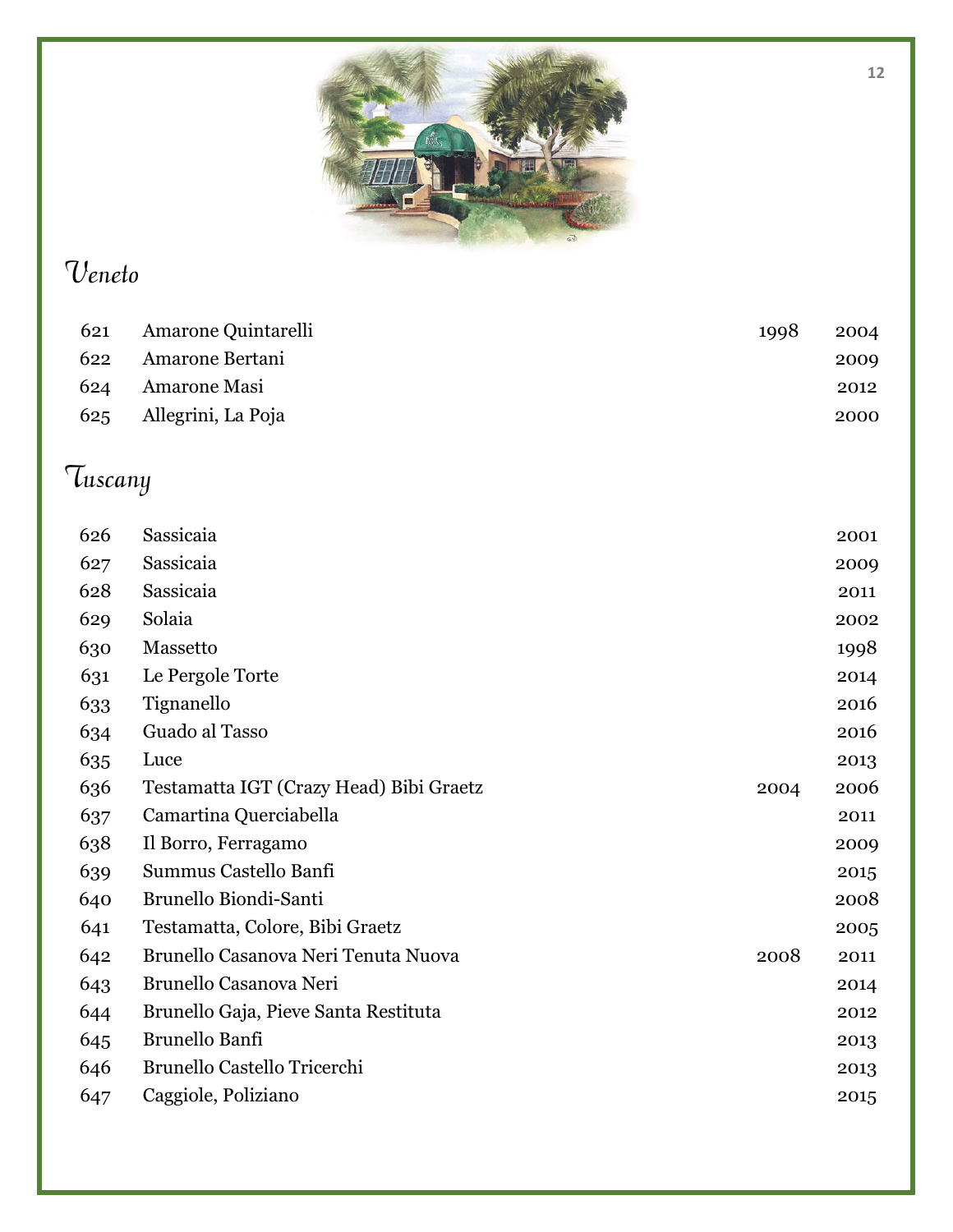

# Tuscany

| 648 | Le Stanze IGT                                       | 2015 |
|-----|-----------------------------------------------------|------|
| 650 | Brunello Campo del Drago                            | 2003 |
| 652 | Stielle , Grand Selezione Chianti, Rocca Castagnoli | 2011 |
| 653 | Buriano, Cabernet Sauvignon Rocca Castagnoli        | 2012 |
| 655 | Chianti Riserva Poggio Frati Rocca Castagnoli       | 2015 |
| 669 | Brunello Pian De Le Vigne                           | 2013 |
|     |                                                     |      |

# Sicily

| 658 | Terre Nere Etna Rosso Calderara Sottana | 2015 |
|-----|-----------------------------------------|------|
| 658 | Donna Fugata, Mille E Una Notte         | 2012 |

## Pinot Noir

| 656 | Terlan, Monticol Riserva | 2015 |
|-----|--------------------------|------|
|-----|--------------------------|------|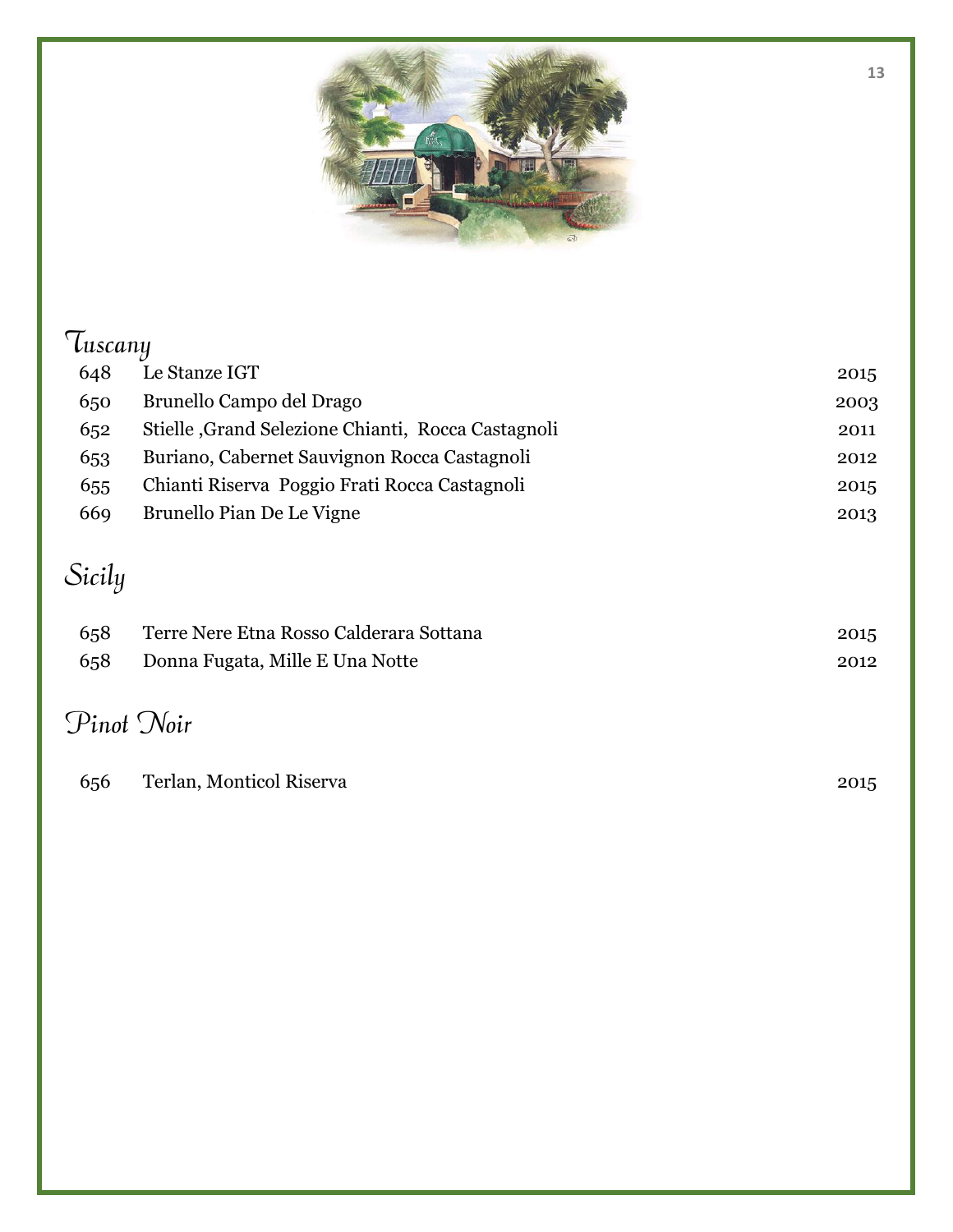

# California Red

|                     | Cabernet Sauvignon/Meritage/Blend            |      |
|---------------------|----------------------------------------------|------|
| 700                 | Shafer, Hillside Select                      | 2010 |
| 701                 | Shafer, One Point Five                       | 2015 |
| 702                 | Quilceda Creek CVR, Columbia Valley          | 2016 |
| 703                 | Diamond Creek - Red Rock Terrace             | 2011 |
| 704                 | Caymus Special Selection, Cabernet Sauvignon | 2015 |
| 705                 | Caymus Vinyards, Napa Valley                 | 2016 |
| 706                 | Plumpjack Estate, Cabernet Sauvignon         | 2015 |
| 707                 | Hourglass HGIII                              | 2016 |
| 708                 | <b>Staglin Family Salus</b>                  | 2014 |
| 709                 | Stag's Leap, The Leap                        | 2013 |
| 710                 | <b>Stag's Leap Chimney Rock</b>              | 2014 |
| 711                 | <b>Justin Isosceles Reserve</b>              | 2011 |
| 712                 | <b>Justin Isosceles</b>                      | 2013 |
| 713                 | Justin, Justification                        | 2012 |
| 714                 | Papillon, Orin Swift                         | 2016 |
| 715                 | Spottwoode, Lyndenhurst, Cabernet Sauvignon  | 2014 |
| 717                 | Heitz Cellar                                 | 2014 |
| 718                 | Cenyth, Sonoma County                        | 2013 |
| 719                 | Jordan, Alexander Valley                     | 2014 |
| 720                 | Venge, The Siliencieux                       | 2016 |
| 721                 | Napa Angel, Montes, Cabernet Sauvignon       | 2007 |
| 722                 | Justin Cabernet Sauvignon                    | 2017 |
| 723                 | Hess, Allomi, Cabernet Sauvignon             | 2016 |
| 724                 | Simi, Alexander Valley                       | 2016 |
| 725                 | J.Lohr "Seven Oaks" Cabernet Sauvignon       | 2017 |
| 731                 | Shafer TD-9                                  | 2015 |
| $\mathcal{M}$ agnum |                                              |      |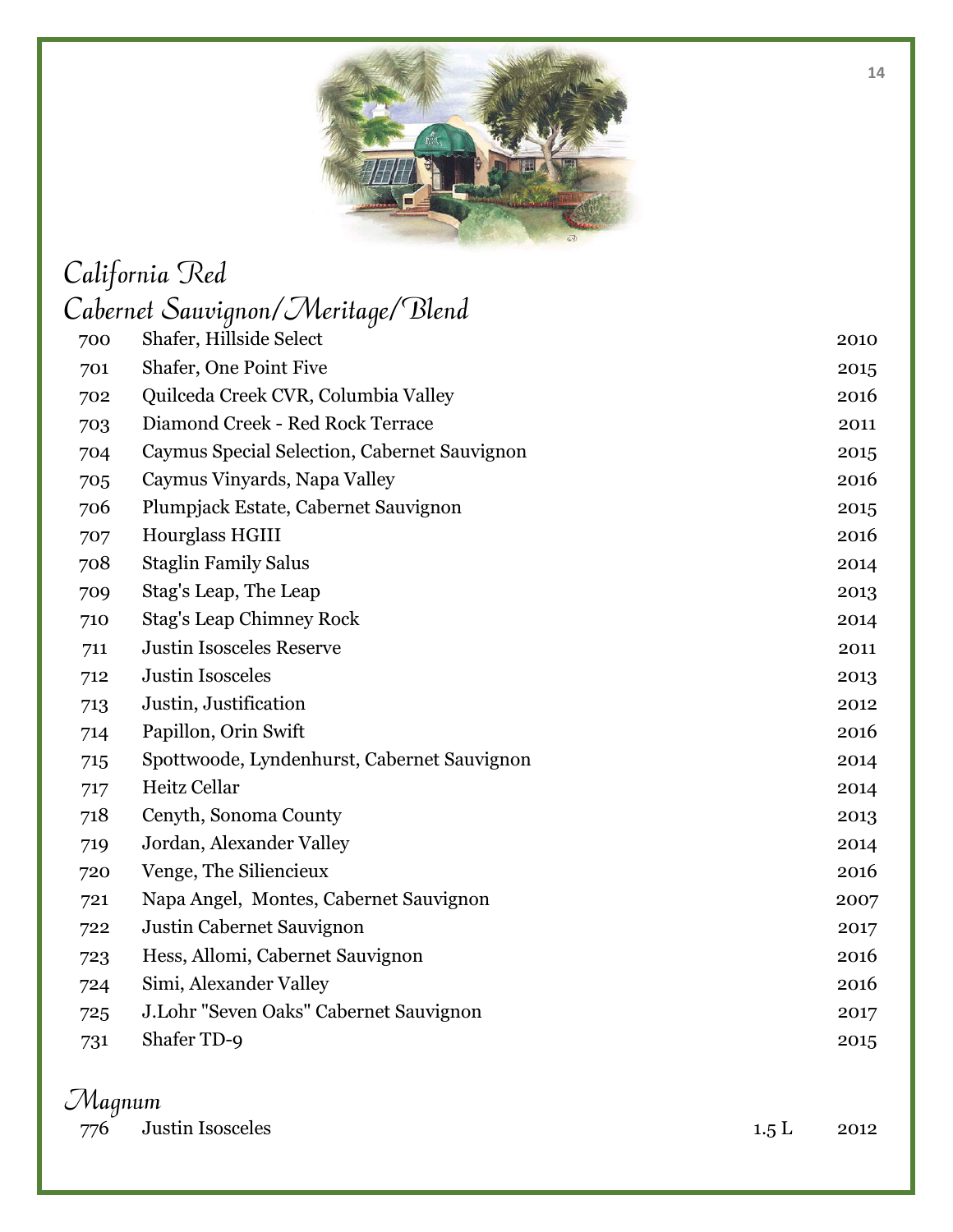

## Merlot

| 732        | Silverado, Napa Valley             |        | 2013 |
|------------|------------------------------------|--------|------|
| Zinfandael |                                    |        |      |
| 733        | Duckhorn, Paraduxx                 |        | 2016 |
| 735        | Wild Hogge "Mongate" Primitivo     |        | 2010 |
| 736        | The Prisoner, Huneeus Vinters      |        | 2017 |
|            | Shiraz Blend                       |        |      |
| 737        | Machete. Orin Swift                |        | 2015 |
| 740        | <b>Justin Savant</b>               |        | 2014 |
| 741        | <b>Star Angels Shiraz, Montes</b>  |        | 2007 |
| Pinot Noir |                                    |        |      |
| 744        | Belle Glos, Clark & Telephone      | Magnum | 2011 |
| 746        | Kistler, Russian River             |        | 2015 |
| 748        | Paul Hobbs, Russian River Valley   |        | 2016 |
| 749        | Patz & Hall Sonoma Coast           |        | 2015 |
| 750        | La Crema, Russian River Valley     |        | 2016 |
| 752        | Cristom Mt.Jefferson Cuvee         | Magnum | 2016 |
| 753        | Cristom Mt.Jefferson Cuvee         |        | 2016 |
| 997        | <b>Carmel Road Monterey County</b> |        | 2016 |
|            |                                    |        |      |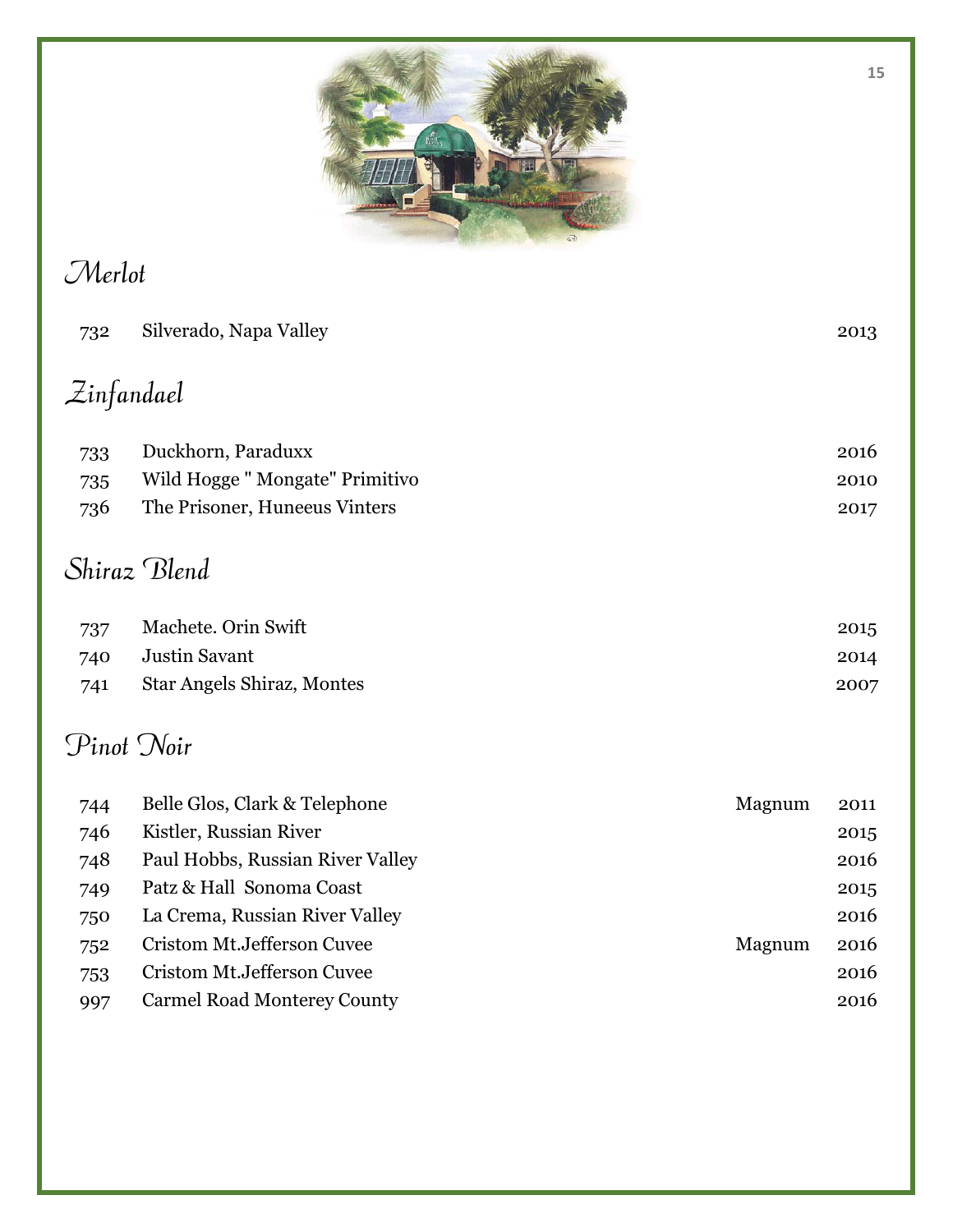

# Spain

| 799 | Vega Sicilia Valbuena                 |        | 2011 |
|-----|---------------------------------------|--------|------|
|     | 800 Cune Imperial Rioja Grand Reserva |        | 2010 |
| 801 | Vega Sicilia Pintia Toro              | Magnum | 2013 |

# Chile

| 809 | Montes Alphas M                 | Magnum | 2012 |
|-----|---------------------------------|--------|------|
| 810 | Clos Aphalta, Lapostole         |        | 2010 |
| 811 | <b>Montes Folly Shiraz</b>      |        | 2013 |
| 813 | Purple Angel, Carmenere, Montes |        | 2017 |

# Argentina

| 819 | Catena Zapata, Malbec Argentino    | 2011 |
|-----|------------------------------------|------|
| 820 | Kaiken Mai, Malbec                 | 2016 |
| 821 | Alpasion, Malbec Private selection | 2012 |

## Australia

| 831 | Penfolds Bin 407 Cabernet Sauvignon | 2010 |
|-----|-------------------------------------|------|
| 832 | Penfolds Bin 28 "Kalimana", Shiraz  | 2015 |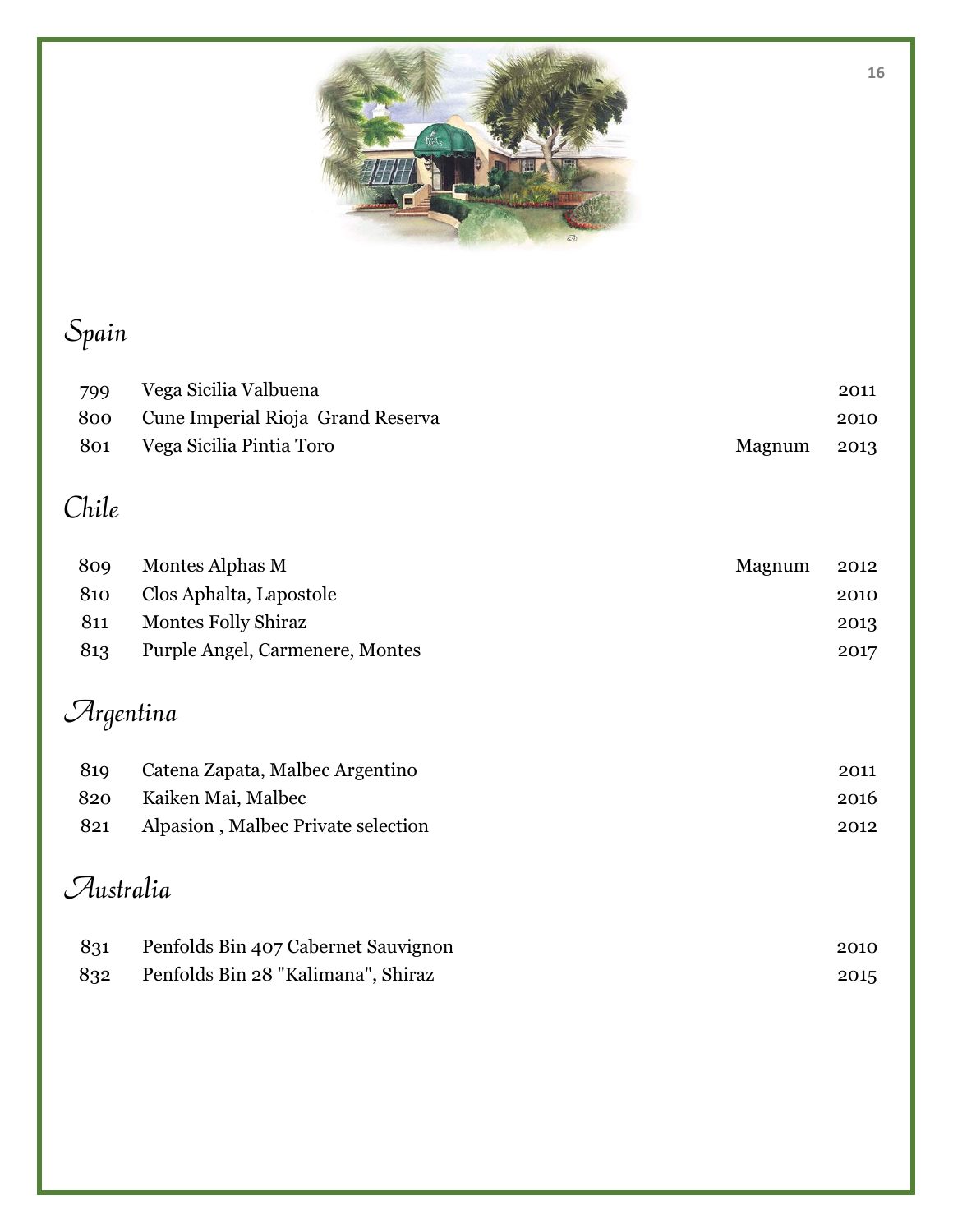

## Half Bottles Champagne

| 901    | Moët & Chandon, Brut Imperial           | NV                       |
|--------|-----------------------------------------|--------------------------|
| 903    | Veuve Cliquot                           | $\ensuremath{\text{NV}}$ |
|        | White Wine                              |                          |
| 904    | Sancerre, Domaine du Rochoy             | 2018                     |
| 905    | Kendall Jackson, Chardonnay             | 2016                     |
| 906    | <b>Chablis William Fevre</b>            | 2017                     |
|        | Red Wine                                |                          |
| France |                                         |                          |
|        |                                         |                          |
| 909    | Château Labergoce, Margaux              | 2016                     |
| 908    | Châteauneuf Du-Pape Guigal              | 2013                     |
| USA    |                                         |                          |
| 910    | La Crema Sonoma Coast Pinot Noir        | 2016                     |
| 911    | Grgich Hills Cellars Cabernet Sauvignon | 2016                     |
| 912    | Kendall Jackson, Cabernet Sauvignon     | 2016                     |
| 913    | Duckhorn Vineyards, Cabernet Sauvignon  | 2015                     |
| Jtaly  |                                         |                          |
| 914    | Tignanello Antinori                     | 2014                     |
| 915    | Brunello di Montalcino Banfi            | 2013                     |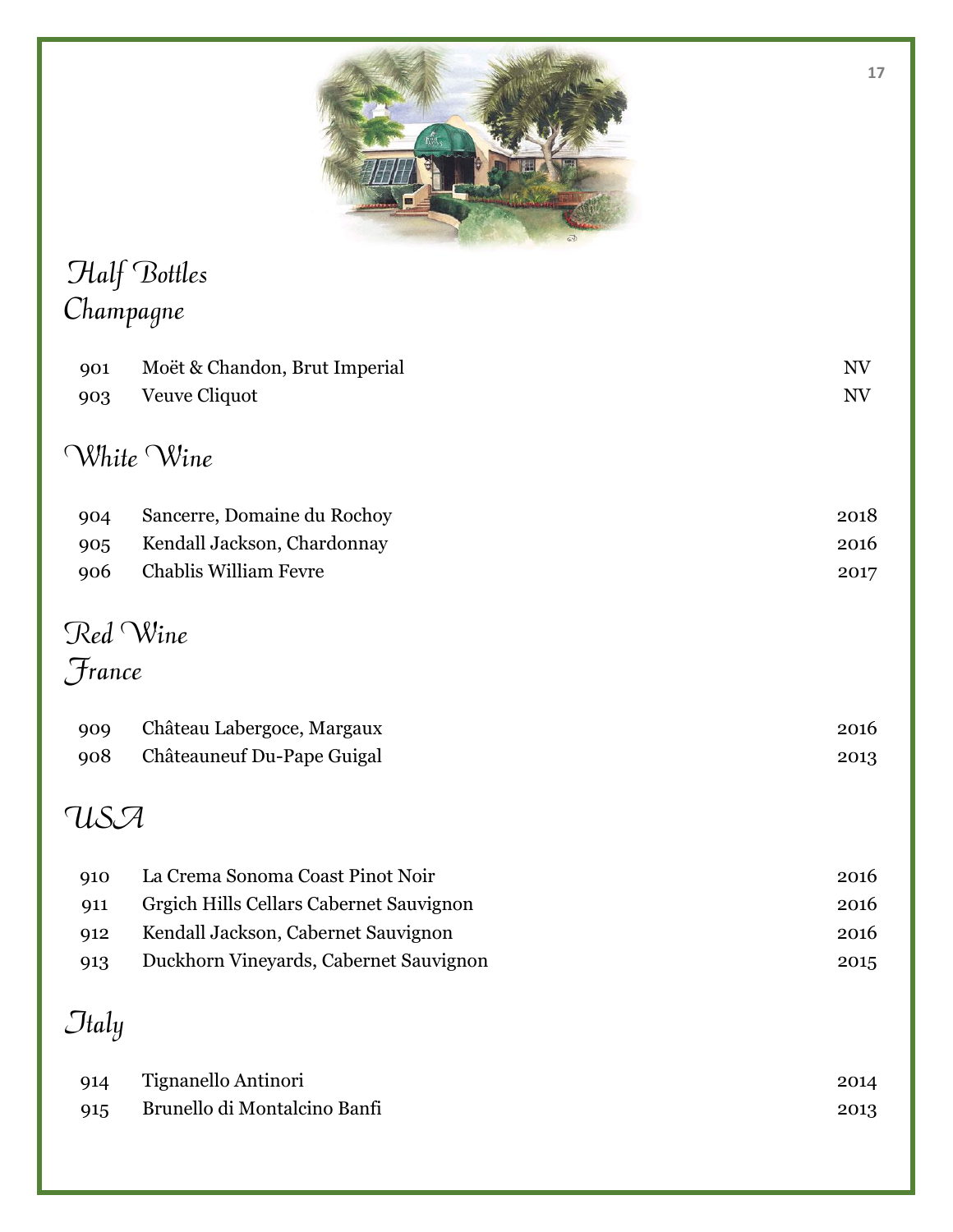

### Dessert Wines Sauternes

| Château d'Yquem, Lur Saluces                | 2001 |
|---------------------------------------------|------|
| Château d'Yquem, Lur Saluces (Half Bottle)  | 2014 |
| Chateau Rieussec                            | 1990 |
| Royal Tokaji, 6 Puttonyos Aszii             | 2013 |
| Carmes de Rieussec                          | 2011 |
| Muscat de Beaumes de Venise, Pascal Jabulet |      |
| Pellegrino, Passito Di Pantelleria          | 2015 |
| Inniskillin Ice Wine                        |      |

## Ports

| Sandeman                               | 1900      |
|----------------------------------------|-----------|
| Quinta do Noval                        | 1931      |
| <b>Graham's Vintage Port</b>           | 1994      |
| Niepoort COLHEITA                      | 1997      |
| Warres                                 | 1997      |
| Fonseca (Half Bottle)                  | 2000      |
| Delaforce, Late Bottle Vintage         | 1999      |
| Graham's Port 20 Years Old, Tawny Port | <b>NV</b> |
| Graham's Port 10 Years Old, Tawny Port | <b>NV</b> |
| Graham's, Six Grapes                   | NV        |